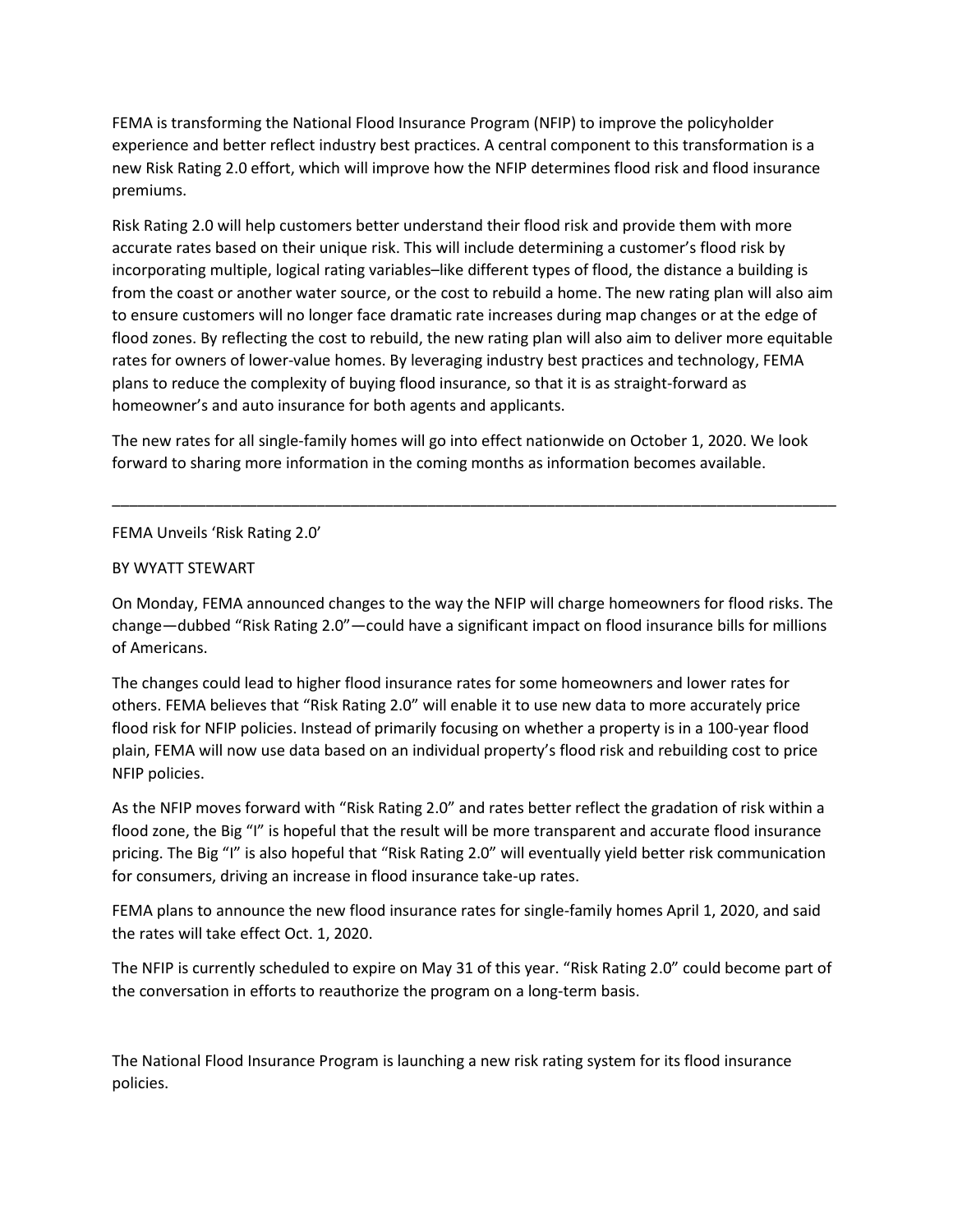David Maurstad, deputy associate administrator of the Federal Insurance and Mitigation Administration and chief executive of the NFIP, called Risk Rating 2.0 a "game-changing initiative for the NFIP" during a media call on Monday.

\_\_\_\_\_\_\_\_\_\_\_\_\_\_\_\_\_\_\_\_\_\_\_\_\_\_\_\_\_\_\_\_\_\_\_\_\_\_\_\_\_\_\_\_\_\_\_\_\_\_\_\_\_\_\_\_\_\_\_\_\_\_\_\_\_\_\_\_\_\_\_\_\_\_\_\_\_\_\_\_\_\_\_\_\_

"Most people don't understand their risk," he said. "If you look at the flooding in Nashville and my home state of Nebraska that is going on right now, unfortunately most people in those areas don't have flood insurance. If we have a better product and people understand what their risk is, we will have more insured survivors, and that means less disaster suffering."

More information about policyholder impacts and the implementation timeline will be released in the coming weeks, but the new rating system for flood risks will be "data-driven" and factor in different variables rather than basing flood insurance premiums simply on whether or not a policyholder is in a flood zone, Mr. Maurstad said. For example, the new system will determine a policyholder's flood risk by incorporating elements such different types of flooding — heavy rainfall from a hurricane, river overflow or coastal surge — and a building's distance to a coast or river.

"We're going to change an insurance rating structure that hasn't fundamentally been changed since the 1970s," he said. "We're going to consider more flood risks than we currently do now. It is going to be based on replacement costs of the properties."

The intention is to try to "close the insurance gap," Mr. Maurstad said.

"Just changing the rating doesn't guarantee that we're going to have more policyholders," he said. "My belief is that with the changes that we're making in Risk Rating 2.0 of actually showing the rate based on site-specific conditions, that that will create greater demand for our product as people get a better understanding of what their real flood risk is. I think the current in or out, required or not required based on whether you have a federally backed mortgage — that discussion is going to, I believe, change as this new risk rating goes into play and people even outside the high-risk areas will have a better understanding of what their specific risk is. Once we create that demand or they understand their need for it, they will take the responsible action and insure for flood just like they insure for windstorm, hail and fire."

Some rates will increase while others will decrease, Mr. Maurstad said. "We don't know what that looks like at this point in time," he said. "We will as this gets more fully developed. But most importantly, we're going to have a new rating structure that is fair, easier to understand and articulates to folks what their true risk is."

But the new rating system will not address the issue of repetitively flooded properties specifically, as current NFIP authority does not require or facilitate additional charges for these properties. Addressing the multiloss properties issue will likely continue to be a discussion point with reauthorization of the program, according to the Federal Emergency Management Agency.

While these properties comprise just 1% of the claims filed through the NFIP, they have historically accounted for between 25% and 30% of the program's losses, according to research by the Pew Charitable Trusts in Washington.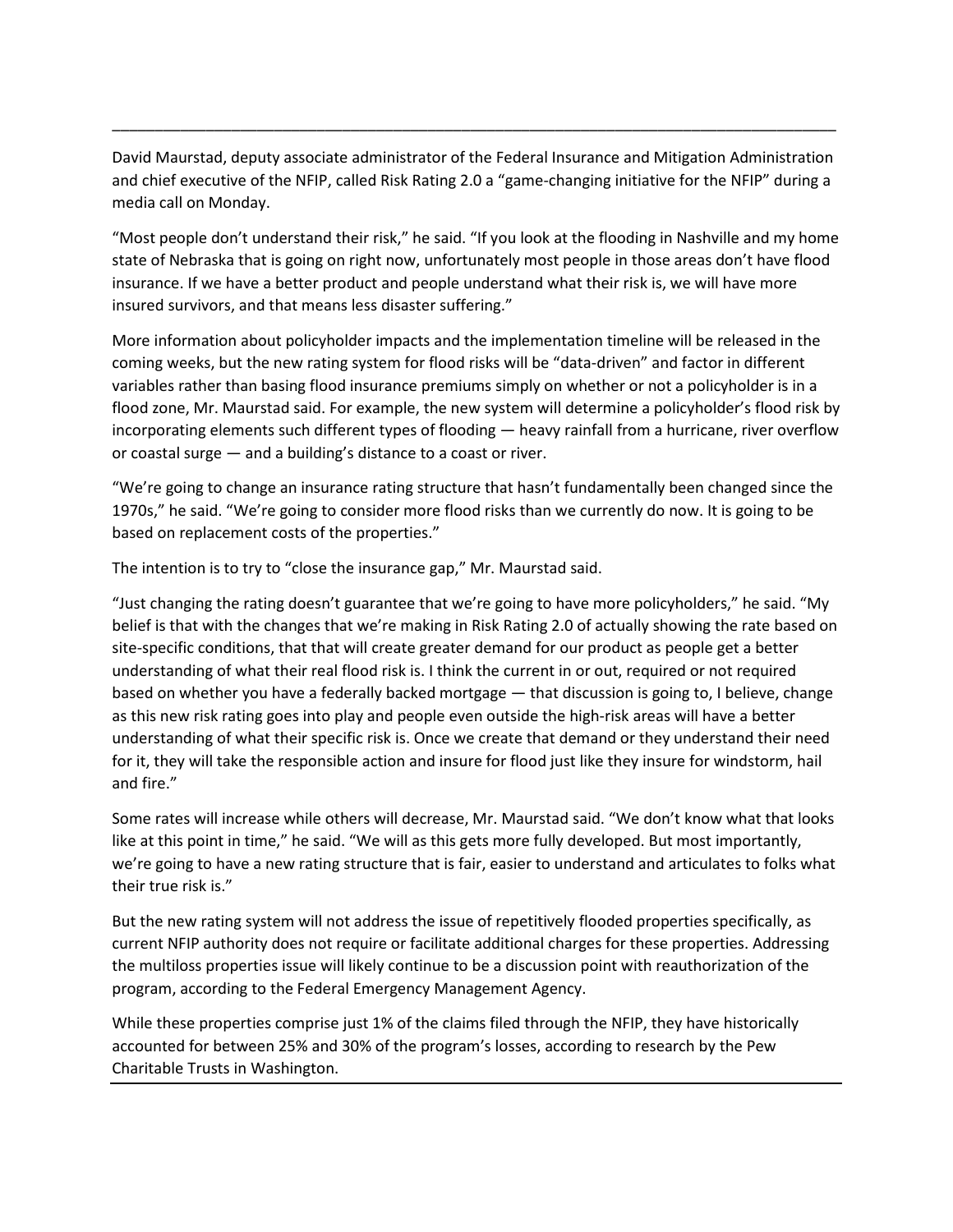Flood insurance premiums could rise and property values fall in the most deluge-prone areas under a plan the Trump administration intends to roll out in coming weeks to change the way risk is calculated under the National Flood Insurance Program. Instead of simply focusing on whether a home is inside or outside of the 100-year flood plain, the Federal Emergency Management Agency plans to use privatesector data to calculate the real flood threat for each home and set costs based on that data, according to people familiar with the effort and a briefing document obtained by Bloomberg.

Samantha Medlock, North America head of capital, science and policy at insurance broker Willis Towers Watson Plc, said the change "could be the first major advancement to improve understanding of flood risk since the creation of the NFIP itself." The change could also hurt communities with the greatest flood risk. The new policy "is certainly an issue of concern and one we are actively tracking and engaged on," Liz Thompson, spokeswoman for the National Association of Home Builders, said in an email.

The overwhelming majority of American households with flood coverage receive their policies through the National Flood Insurance Program, which covered about 5 million policyholders in 2017. Despite the growing risk of flooding due to climate change, the number of policies under the program has fallen about 10 percent from its peak in 2009.

Flood insurance will get fresh attention this week from Congress. On Wednesday, the House Committee on Financial Services is set to hold a hearing on reauthorizing the NFIP. Lawmakers have struggled to reform the program. In 2012, Congress passed changes that would impose premiums that reflected the full risk for homes, only to back down two years later in the face of intense public opposition.

FEMA, asked to comment on its plans, offered a statement by David Maurstad, deputy associate administrator for insurance and mitigation, who said the new system "will help customers better understand their flood risk and provide them with more accurate rates based on their unique risk."

The initiative, which FEMA calls Risk Rating 2.0, comes as climate change places growing pressure on the publicly subsidized flood insurance program. Claims often outpace premiums, saddling the program with a debt that topped \$30 billion in 2017. The models that determine those rates ignore certain kinds of flooding, such as intense rainfall. And many Americans at risk of flooding nonetheless don't buy insurance.

# Transparent Costs

The new system is designed to address some of those problems. The agency plans to pair its existing mapping data with "commercial catastrophe models," as well as the "geographic and structural characteristics" of the home, according to a briefing document presented by FEMA to private flood insurance representatives in October and obtained by Bloomberg.

The goal, according to that document, is more transparent and understandable costs, which will in turn spur more people to get flood protection. "Policies that are easier to sell and buy = more insurance coverage," the document says. The document offers the example of two homes in a 100-year flood plain. The first home, at the edge of that zone, faces low risk of flooding from inland flooding or storm surge; the second faces higher risk from both. Under the current system, each home pays the same premium; with the changes, the first home's premiums would fall by 57 percent, while premiums for the second home would more than double.